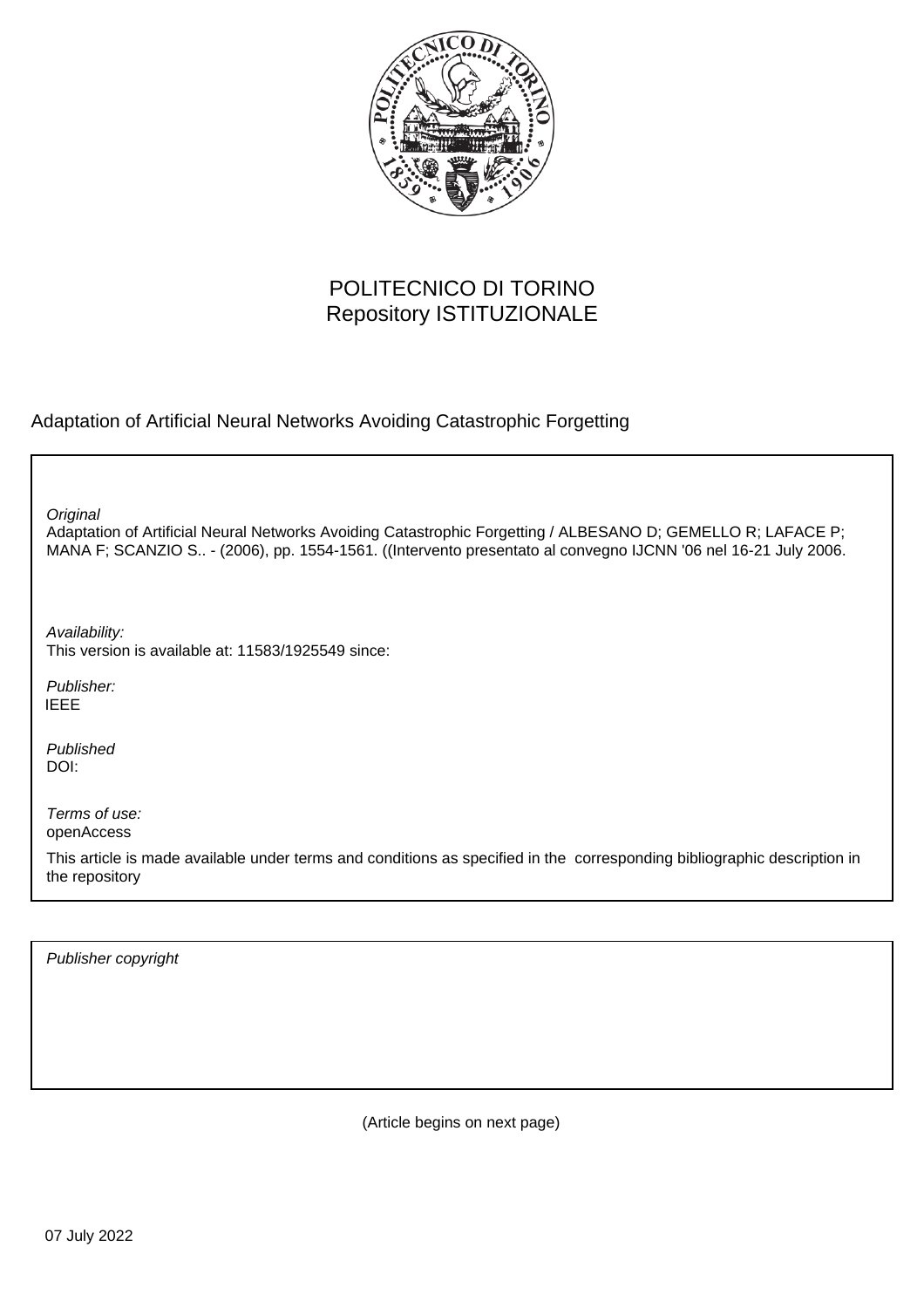# **Adaptation of Artificial Neural Networks Avoiding Catastrophic Forgetting**

Dario Albesano<sup>1</sup>, Roberto Gemello<sup>1</sup>, Pietro Laface<sup>2</sup>, Franco Mana<sup>1</sup>, Stefano Scanzio<sup>2</sup>

*Abstract—* **In connectionist learning, one relevant problem is "catastrophic forgetting" that may occur when a network, trained with a large set of patterns, has to learn new input patterns, or has to be adapted to a different environment. The risk of catastrophic forgetting is particularly high when a network is adapted with new data that do not adequately represent the knowledge included in the original training data.** 

**Two original solutions are proposed to reduce the risk that the network focuses on new data only, loosing its generalization capability. The first one, Conservative Training, is a variant to the target assignment policy, while the second approach, Support Vector Rehearsal, selects from the training set the patterns that lay near the borders of the classes not included in the adaptation set. These patterns are used as sentinels that try to keep unchanged the original boundaries of these classes.** 

**Moreover, we investigated the extension of the classical approach consisting in applying linear transformations not only to the input features, but also to the outputs of the internal layers. The motivation is that the outputs of an internal layer represent a projection of the input pattern into a space where it should be easier to learn the classification or transformation expected at the output of the network.** 

**We illustrate the problems using an artificial test-bed, and apply our techniques to a set of adaptation tasks in the domain of Automatic Speech Recognition (ASR) based on Artificial Neural Networks. Supervised ASR adaptation experiments with several corpora and for different adaptation types are described. We report on the adaptation potential of different techniques, and on the generalization capability of the adapted networks. The results show that the combination of the proposed approaches mitigates the catastrophic forgetting effects, and always outperforms the use of the classical transformations in the feature space.** 

#### I. INTRODUCTION

CONNECTIONIST learning, in particular error back-<br>
propagation in Multi Layer Perceptron networks, is based propagation in Multi Layer Perceptron networks, is based on the repeated presentation of all the patterns that must be learned until the network weights converge to stable values. Once the network has been trained, it is able to generalize, i.e. to correctly classify input patterns that present similar characteristics. A problem, however, occurs when a network, trained with a large set of patterns, has to learn new input patterns. This problem, called "catastrophic forgetting," [\[1\]](#page-8-0) is particularly high when a connectionist network is adapted with new data that do not adequately represent the knowledge included in the original training data. This effect is evident when adaptation data do not contain examples for a subset of the output classes. If the outputs of the missing classes are forced to a value close to zero for all the adaptation samples, there is a risk that the network becomes less sensitive to input data belonging to these classes.

A review of several approaches that has been proposed to solve this problem is presented in [\[1\].](#page-8-0) Among them, the use of a series of pseudo-patterns, i.e. random patterns, associated to the output values produced by the connectionist network before adaptation. These pseudo-patterns are added to the set of the new patterns to be learned [\[4\]](#page-8-1) to try keeping stable the classification boundaries related to classes that have few samples or are even missing in the new set of patterns. This effectively decreases catastrophic forgetting of the originally learned patterns. Since it seems difficult to generate these pseudo-patterns when the dimensionality of the input features is high, it has been proposed [\[5\]](#page-8-2) to include in the adaptation set examples of the missing classes taken from the training set.

This paper proposes, instead, two solutions to mitigate these problems introducing Conservative Training, a variant to the standard method of assigning the target values, which compensates for the lack of adaptation patterns in some classes, and Support Vector Rehearsal, which selects from the training set the patterns that lay near the borders of the classes not included in the adaptation set. These patterns are used as sentinels that try to keep unchanged the original boundaries of these classes.

We illustrate the problems, and our solutions, using an artificial two-dimensional classification task where 16 classes must be discriminated. Our main interest, however, is devoted to solutions that scale up to large training sets and networks. Thus, we applied our approach on several adaptation tasks in the domain of Automatic Speech Recognition (ASR) based on Artificial Neural Networks (ANNs), where adaptation is important because the recognition accuracy of speakerindependent recognition systems is sensible to speaker variability. In these systems, significant performance degradations are experienced with outlier or non-native speakers. Environment, channel, and microphone variability is another important source of errors.

The literature on speakers, environments, and applications adaptation is rich of techniques for refining ASR systems by

D. Albesano, R. Gemello, and F. Mana are with Loquendo SpA, Italy, (phone: +39 011 2913421 fax: +39 011 2913199; e-mail: {[Dario.Albesano,Roberto.Gemello,Franco.Mana}@loquendo.com](mailto:Dario.Albesano@loquendo.com))

P. Laface, and S. Scanzio are with the Departimento di Automatica e Informatica, Politecnico di Torino, Italy. (e-mail: {Pietro.Laface, [Stafano.Scanzio}@polito.it\)](mailto:Stafano.Scanzio%7D@polito.it).

This work was supported by the EC FP-6 IST Project DIVINES – Diagnostic and Intrinsic Variabilities in Natural Speech, and by the EC FP-6 IST Project HIWIRE – Human Input that Works in Real Environments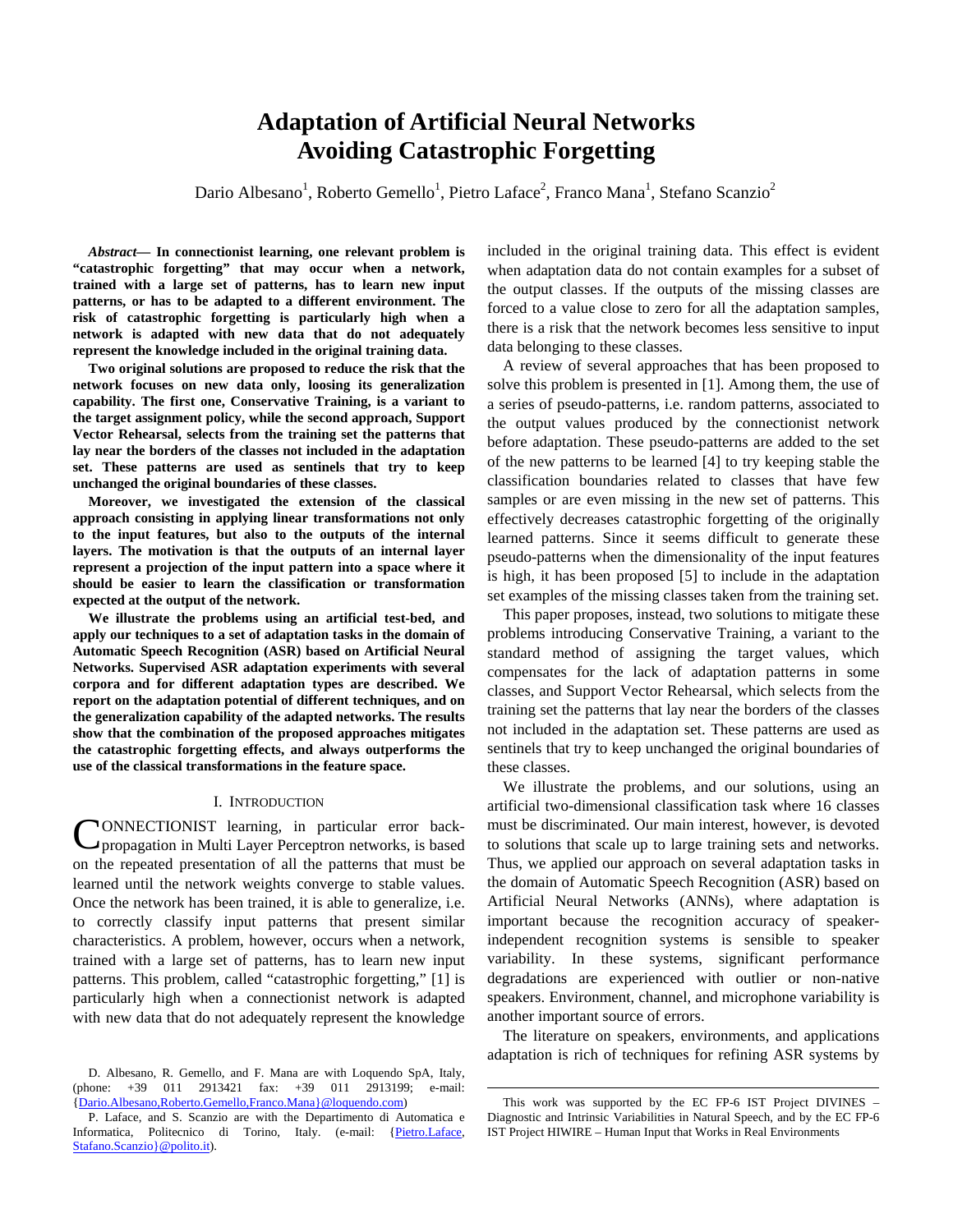adapting the acoustic features and the parameters of stochastic models [\[6\]](#page-8-3)[-\[11\]](#page-8-4). In comparison, far less proposals have been made for the adaptation of the features and model parameters of systems that use the hybrid Hidden Markov Model-ANN approach. Some of these techniques for adapting neural networks are compared in [\[12\]](#page-8-5)[\[13\].](#page-8-6) A classical approach consists in adding a linear transformation network that acts as a pre-processor to the main network, or adapting all the weights of the original network.

This paper explores a new possibility consisting in adapting ANN models with transformations of an entire set of internal model features. Values for these features are collected at the output of a hidden layer, for which the number of outputs is usually of the order of a few hundreds. These features are supposed to represent an internal structure of the input pattern. As for input feature transformation, a linear network can be used for hidden layer feature transformation. In both cases the estimation of the parameters of the adaptation networks can be done with error back propagation by keeping unchanged the values of the parameters of the ANN.

We show that the Conservative Training approach is particularly important in this framework to mitigate the forgetting effects due to the lack of adaptation samples in some classes. Experimental results on the adaptation test for the Wall Street Journal corpus [\[14\]](#page-8-7) using the proposed approach compare favorably with published results on the same task [\[14\]](#page-8-7)[\[15\].](#page-8-8)

The paper is organized as follows: Section [II](#page-2-0) gives a short overview of the acoustic-phonetic models of the ANN used by the Loquendo ASR system, and presents the Linear Hidden Networks, which transform the features at the output of hidden layers. Section [III](#page-3-0) is devoted to the illustration of the problem of catastrophic forgetting in connectionist learning, and proposes our Conservative Training and Support Vector Rehearsal approaches as possible solutions. The results of these approaches are given in Section IV, where an artificial classification task of 16 classes is addressed. Section [V](#page-6-0) reports on the experiments performed on several speech recognition tasks with the aim of clarifying the behavior of the proposed adaptation techniques that mitigates the effects of forgetting. Finally the conclusions are given in the last Section.

### II. NEURAL NETWORK ADAPTATION

<span id="page-2-0"></span>As mentioned in the introduction, our interest is devoted to solutions that scale up to large training sets and networks. Thus, we present in this Section the architecture of a large vocabulary, task independent, Automatic Speech Recognition system based on ANNs. This system has been used to produce the baseline results, and to benchmark our techniques.

## *A. The ANN Architecture*

<span id="page-2-1"></span>The Loquendo-ASR system uses acoustic models based on a hybrid combination of Hidden Markov Models (HMM) and Multi Layer Perceptron (MLP), where each phonetic unit is described in terms of a single or double state left-to-right automaton with self-loops, the HMM transition probabilities are uniform and fixed, and the emission probabilities are

computed by an MLP [16]. This MLP has an input layer of 273 units, a first hidden layer of 315 units, a second hidden layer of 315 units and an output layer including a variable number of units that is language dependent (600 to 1000). Using two hidden layers, rather than a larger single hidden layer, has the advantage of reducing the total number of connections. Moreover, it allows considering the activation values of each hidden layer as a progressively refined projection of the input pattern in a space of features more suitable for classification.

 The acoustic models are based on a set of vocabulary and gender independent units including stationary contextindependent phones and diphone-transition coarticulation models [16]. These acoustic models have been successfully used for the 15 languages released with the Loquendo ASR recognizer, and are the seed models for the adaptation experiments of Section [V](#page-6-0), if not differently specified.

## *B. Input Feature Transformations*

The simplest and more popular approach to speaker adaptation with ANNs is Linear Input Transformation  $[12][13][17]$  $[12][13][17]$  $[12][13][17]$ . The input space is rotated – and shifted – by a linear transformation to make the target conditions more consistent with the training conditions. The transformation is performed by a linear layer interface (referred to, in this paper, as linear input network or LIN) introduced between the input observation vectors and the input layer of the trained ANN. The LIN weights are initialized with an identity matrix, and they are trained by minimizing the error at the output of the ANN keeping fixed the weights of the original ANN.

Using few training data, the performance of the combined architecture LIN/ANN is usually better than adapting the whole network, because it involves the estimation of fewer parameters.

#### *C. Hidden feature transformations*

Assuming that the activation values of a hidden layer represent an internal structure of the input pattern in a space more suitable for classification, a linear transformation can be applied to the activations of the internal layers. Such a transformation is performed by a Linear Hidden Network (LHN). As for the LIN, the values of an identity matrix are used to initialize the weights of the LHN. The weights are trained using a standard back-propagation algorithm keeping frozen the weights of the original network. It is worth noting that, since the LHN performs a linear transformation, once the adaptation process is completed, the LHN can be removed combining LHN weights with the ones of the next layer using the following simple matrix operations:

$$
W_a = W_{LHN} \times W_{SI}
$$
  
\n
$$
B_a = B_{SI} + B_{LHN} \times W_{SI}
$$
\n(1)

where  $W_a$  and  $B_a$  are the weights and the biases of the adapted layer,  $W_{SI}$  and  $B_{SI}$  are the weights and biases of the layer following the LHN in the original Speaker Independent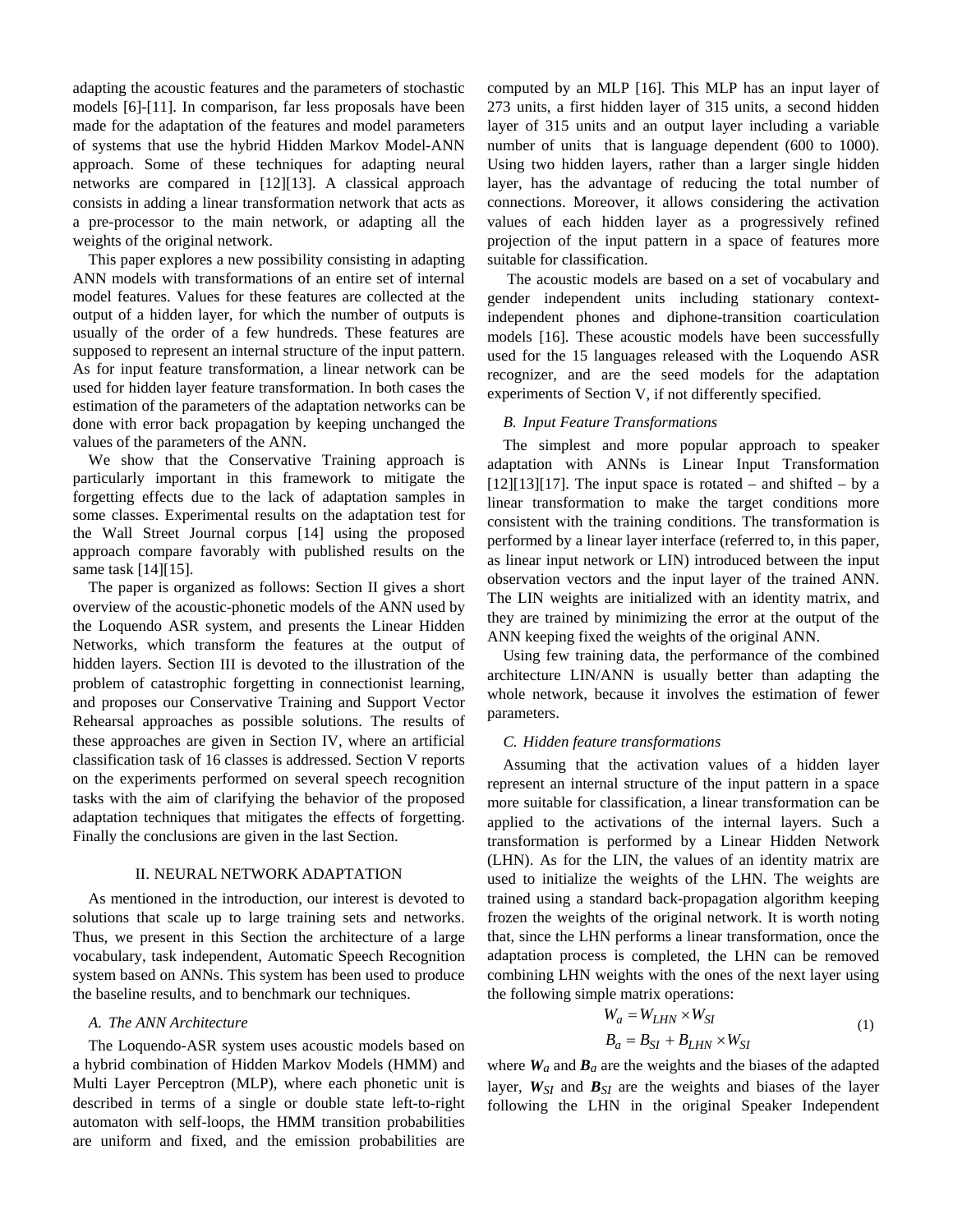network, and *WLHN* and *BLHN* are the adapted weights and the biases of the linear hidden network.

# III. CATASTROPHIC FORGETTING

<span id="page-3-0"></span>It is well known that in connectionist learning, acquiring new information in the adaptation process can damage previously learned information [1]-[4]. This effect must be taken into account when adapting an ANN with limited amount of data, which do not include enough samples for all the classes. The problem is more severe in the ANN modeling framework than in a classical Gaussian Mixture classifier. The reason is that an ANN uses discriminative training to estimate the posterior probability of each class. The minimization of the output error is performed by means of the Back-Propagation algorithm that penalizes the units with no observations by assigning to them a zero target value for every adaptation frame. That induces in the ANN a forgetting of the capability to classify the corresponding classes. Thus, while the Gaussian Mixture models with little or no observations remain un-adapted or share some adaptation transformations of their parameters with other acoustic similar models, the units with little or no observations in the ANN model loose their characterization rather than staying not adapted. Thus, adaptation may destroy the correct behavior of the network for the unseen units.

To mitigate the problem of loosing characterization of the units with little of no observations, it has been proposed [5] to include in the adaptation set examples of the missing classes taken from the training set. The disadvantage of this approach is that a substantial amount of the training set must be stored so that examples of the missing classes can be retrieved for each adaptation task. In [4], it has been proposed to approximate the real patterns with pseudo-patterns rather than using the training set. Pseudo-patterns consist of pairs of random input activations and the corresponding output. These pseudo-patterns are included in the set of the new patterns to be learned to prevent catastrophic forgetting of the original patterns. It seems difficult, however, to generate these pseudopatterns when the dimensionality of the input space is high.

Here we propose two approaches to mitigate the catastrophic forgetting problem:

- − We refer to the first one as Conservative Training (CT). It is a variant to the target assignment policy that sets the output computed by the original network as target value for the classes not represented in the adaptation set, rather than assigning to them the target value zero, as usual.
- The second one is referred to as Support Vector Rehearsal, a name borrowed by the analogy with Support Vector Machines. It is an original solution with respect to the pseudo-patterns [\[4\],](#page-8-1) or the missing class patterns [\[5\]](#page-8-2) approaches. Rather than selecting samples supposed to cover the feature space of the missing classes, it selects from the training set the Support Vectors: patterns that lay near the borders of the classes not included in the

adaptation set. The Support Vectors are used as sentinels that try to keep unchanged the original boundaries of these classes.

## *A. Conservative Training*

Since ANN training is discriminative, the units for which no observations are available will have zero as a target for all the adaptation samples. Thus, during adaptation, the weights of the acoustic ANN will be biased to favor the output activations of the units with samples in the adaptation set and to weaken the other units, which will tend to always have a posterior probability close to zero.

Conservative Training avoids associating the value zero to the target of the missing units, using instead as target the outputs computed by the original network.

Let  $C_p$  be the set of classes included in the adaptation set (p indicates presence), and and let  $C_m$  be the complement set of the missing classes. In Conservative Training the target values are assigned as follows:

$$
T(c_i \in C_m | X_i) = OUTPUT \_ ORIGINAL \_NN(c_i | X_i)
$$
  
\n
$$
T(c_i \in C_p | X_i \& correct(c_i | X_i)) =
$$
  
\n
$$
(1.0 - \sum_{j \in C_m} OUTPUT \_ ORIGINAL \_ NN(c_j | X_i)
$$
  
\n
$$
T(c_i \in C_p | X_i \& correct(c_i | X_i)) = 0.0
$$

where  $T(c_i \in C_p \mid X_t)$  is the target value associated to the input pattern  $X_t$  for a class  $c_i$  that appears in the adaptation set,  $T(c_i \in C_m | X_t)$  is a target value associated to the input pattern  $X_t$ for a class *ci* that is missing in the adaptation set,  $OUTPUT\_ORIGINAL\_NN(c_i|X_t)$  is the output of the original network (before adaptation) for class *ci* given the input pattern  $X_t$ , and *correct*( $c_i$ / $X_t$ ) is a predicate which is true if  $c_i$  is the correct class for the input pattern  $X_t$ .

Thus, a unit that is missing in the adaptation set, rather than obtaining a zero target value for each input pattern, will keep the value that it would have had with the original un-adapted network.

### *B. Support Vector Rehearsal*

We define "support vectors" (SV) a subset of the training patterns that are topologically located near the borders of the classes. The idea of Support Vector Rehearsal is to add a set of SVs to the adaptation set. The target assigned to a SV is the output computed by the original network. Thus, the SVs act as sentinels and try to keep the classification boundaries of the adapted network close to the ones of the original network for classes not represented in the adaptation set.

*1) Support Vector selection:* since SVs should be patterns located near the class borders, where the decision of the ANN is less confident, a good criterion for selecting a pattern as a SV is the entropy of the corresponding ANN outputs. A better measure, which allows obtaining a [0,1] range is the Normalized entropy obtained by normalizing the entropy by the logarithm of the number N of output classes: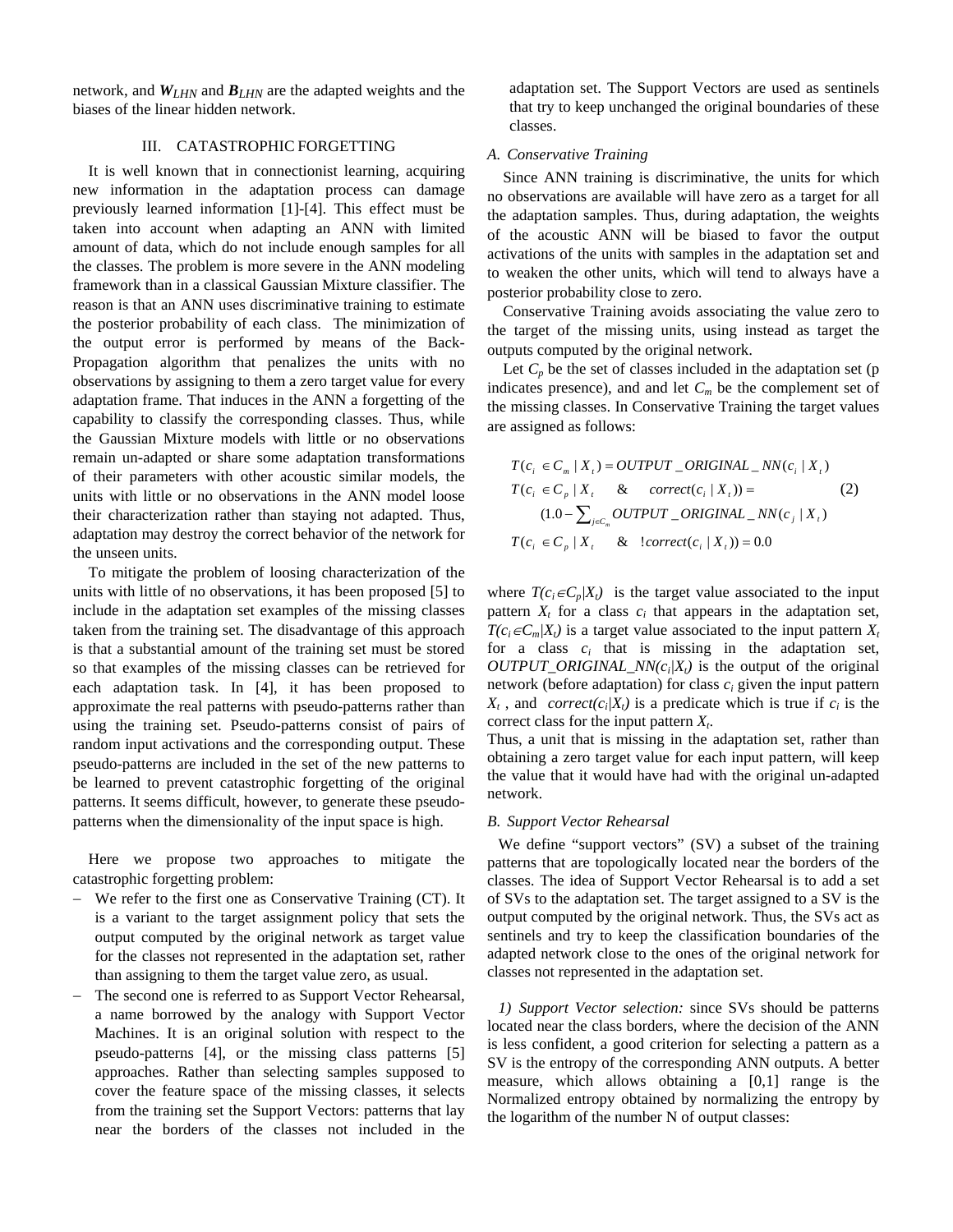$$
H' = \frac{-\sum_{i=1}^{N} o_i \log(o_i)}{\log(N)} \tag{3}
$$

where  $o_i$  is the output of class *i*.

Using this measure, the SV set for a trained ANN can be defined as  $S = \{p_i / H'(net\_output(p_i)) > K\}$ ,  $K \in [0,1]$ , where  $p_i$  is an input pattern and the threshold *K* tunes the sieve.

*2) Association of Support Vectors to Classes:* each element of S belongs to a class  $c_i$ , and can be used as a sentinel of the border between two or more class separation surfaces. Thus we associate a SV, belonging to a class  $c_i$ , to one or more "borders", defined by a pair of classes  $c_i, c_j$ .

 $S(c_i, c_j) \subset S$ , is the subset of the SVs that will be used to try keeping unaffected the border between *ci* and *cj*.

Let  $p_i \in S$  be a SV belonging to class  $c_i$ . To identify its neighbor classes, the following assignment rule is used: excluding the contribution of  $o_i$  from (3), the SV  $p_i$  is assigned to the pair  $(c_i, c_j)$ , where  $c_j$  is the class for which the contribution to  $H'$  of  $o_i$  is maximum.

To find all the neighbouring classes, this rule is iterated, excluding from the contribution to *H'* the already assigned classes, until  $H' < K$ . Thus, a SV  $p_i$  can be associated to several class pairs.

*3) Exclusion of the SVs belonging to the adaptation set:* all the pairs of classes where at least one class is present in the adaptation set are eliminated from *S*; therefore a new *S'* is generated according to the following formula:

$$
S' = \bigcup_{i,j} \left\{ S(c_i, c_j) \mid c_i \in C_m \vee c_j \in C_m \right\} \tag{4}
$$

The Support Vector set *S'* complements the adaptation set *A*, obtaining an enlarged adaptation set  $A' = A \cup S'$ .

Using *A'* the ANN can be adapted while preserving the boundaries surfaces of the missing classes.

*4) Reduction of the cardinality of the SV set:* since an important practical issue for large training databases is the number of SVs that must be stored, the cardinality of each Support Vector set  $S'(c_i,c_j)$  can be sensibly reduced by clustering the included SVs, and keeping only the cluster centroids.

# IV. EXPERIMENTAL RESULTS ON ARTIFICIAL DATA

An artificial two-dimensional classification task has been used to investigate the effectiveness of the Conservative Training and Support Vector Rehearsal techniques. An MLP has been used to classify points belonging to 16 classes having the rectangular shapes shown by the green borders in Figure 1. The MLP has 2 input units, two 20 node hidden layers, and 16 output nodes. It has been trained using 2500 uniformly distributed patterns for each class. Figure 1 shows the classification behavior of the MLP after training based on back propagation. In particular, a dot has been plotted only if



Fig. 1 Training 16 classes on a 4 layer network with 760 weights

the score of the corresponding class was greater than 0.5. At left and right sides of Figure 1, MLP outputs have also been plotted for test points belonging to regions that have not been trained and outside the green rectangles. The average classification rate for all classes, and particularly for classes 6 and 7, is reported in the first row of Table 1. Afterward, an adaptation set was defined to simulate an adaptation condition where only two of the 16 classes appear. The 5000 points in this set define a border between classes 6 and 7 shifted toward the left, as shown in Figure 2. In the first adaptation experiment, all the 760 MLP weights and 56 biases were adapted. The catastrophic forgetting behavior of the adapted network is evident in Figure 2, where a blue grid has been superimposed to indicate the original class boundaries learned by full training. Classes 6 and 7 do actually show a relevant increase of their correct classification rate, but they have a tendency to invade the neighbor classes. Moreover, a marked shift toward the left can be noticed for the classification regions of all classes, even the ones far from the adapted classes. This undesired drag of the boundary surfaces induced by the adaptation process damages the overall average classification rate as shown in the second row of Table 1.

TABLE I

| CORRECT CLASSIFICATION RATES ON THE ARTIFICIAL DATA TASK |                                       |                                                  |                                       |                                           |
|----------------------------------------------------------|---------------------------------------|--------------------------------------------------|---------------------------------------|-------------------------------------------|
| <b>Adaptation</b><br>method                              | Forgetting<br>mitigation<br>technique | Average<br>classificatio<br><i>n</i> rate $(\%)$ | Class 6<br>classification<br>rate (%) | Class 7<br>classification<br>rate $(\% )$ |
| 1. none                                                  | none                                  | 95.9                                             | 98.5                                  | 93.3                                      |
| 2. whole<br>network                                      | none                                  | 83.1                                             | 100.0                                 | 98                                        |
| 3. whole<br>network                                      | <b>CT</b>                             | 89.8                                             | 97.8                                  | 94.8                                      |
| 4. whole<br>network                                      | $S_{V}$                               | 96.8                                             | 99.1                                  | 94.8                                      |
| 5. LIN                                                   | none                                  | 42.6                                             | 100                                   | 95.7                                      |
| 6. LIN                                                   | CТ                                    | 69.0                                             | 99.0                                  | 91.8                                      |
| 7. LIN                                                   | $S_{V}$                               | 68,6                                             | 100                                   | 92.4                                      |
| <b>8. LHN</b>                                            | none                                  | 65.4                                             | 99.6                                  | 97.2                                      |
| <b>9. LHN</b>                                            | <b>CT</b>                             | 86.7                                             | 98.0                                  | 93.3                                      |
| 10. LHN                                                  | $S_{V}$                               | 96.8                                             | 99.0                                  | 95.8                                      |
| 11. whole<br>network                                     | clustered<br>SV                       | 94.1                                             | 100                                   | 97.9                                      |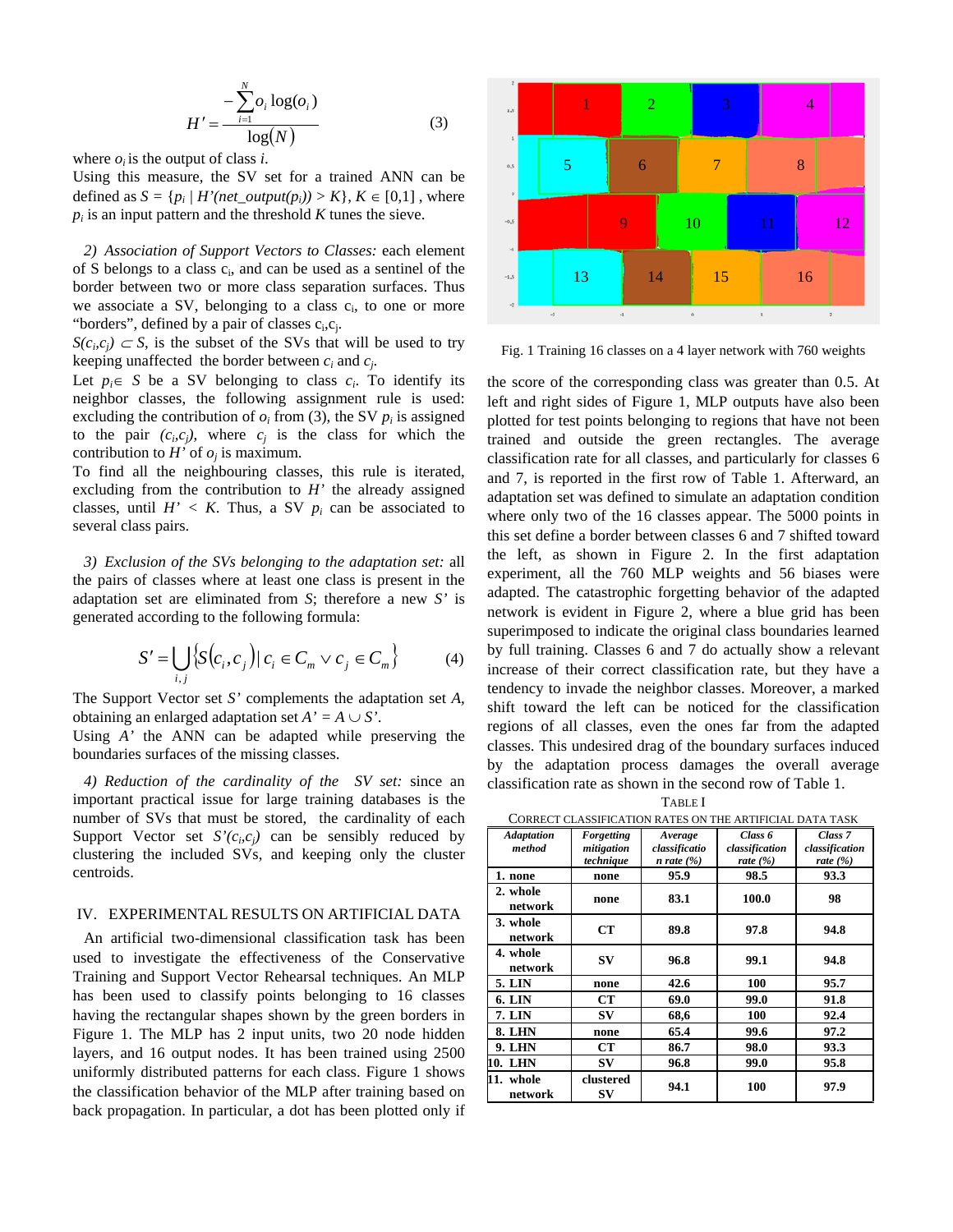

Fig. 2 Adaptation of all the network weights. The adaptation set includes examples of class 6 and class 7 only.



Fig. 3 Conservative Training Adaptation of the network



Fig. 4 Support Vectors for the adaptation set

To mitigate the catastrophic forgetting problem, the adaptation of the network has been performed using Conservative Training. Figure 3 shows how the trend of classes 6 and 7 to invade neighbor classes is largely reduced: these classes well fit their true classification regions, and although the left shift syndrome is still present, the adapted network performs better as shown in the third row of Table 1.

We then added to the adaptation samples a set of Support



Fig. 5 Network adaptation using Support Vectors



Fig. 6 Adaptation by a LIN

Vectors. In this example, 7635 samples, corresponding to the 19.1% of the patterns used to train all the weights of the MLP, have been selected according to the entropy criterion proposed in Section [III](#page-3-0), with a threshold K of 0.1. An image of the selected Support Vectors is given in Figure 4.

As shown in Figure 5 and line 4 of Table 1, the use of the Support Vectors brings again the performance to a level comparable to the one achieved using the whole train set of 40.000 patterns.

It is interesting considering the results obtained by adding a linear layer (LIN) in front of the trained network, and adapting only the weights of the LIN network. This configuration is often used in Speech Recognition experiments because the LIN layer performs a transformation of the input features to better fit the adaptation environment. Moreover, the amount of adaptation data is usually not sufficient to adapt all the network weights (possibly greater than 300.000).

Our artificial test-bed is not well suited to LIN adaptation because the classes cover rectangular regions: thus a linear transformation matrix that is able to perform a single global *rotation* of the input features does not help too much. Moreover the degree of freedom of this LIN is really poor: the LIN includes 4 weights and 2 biases only. These considerations are confirmed in Figure 6 and line 5 of the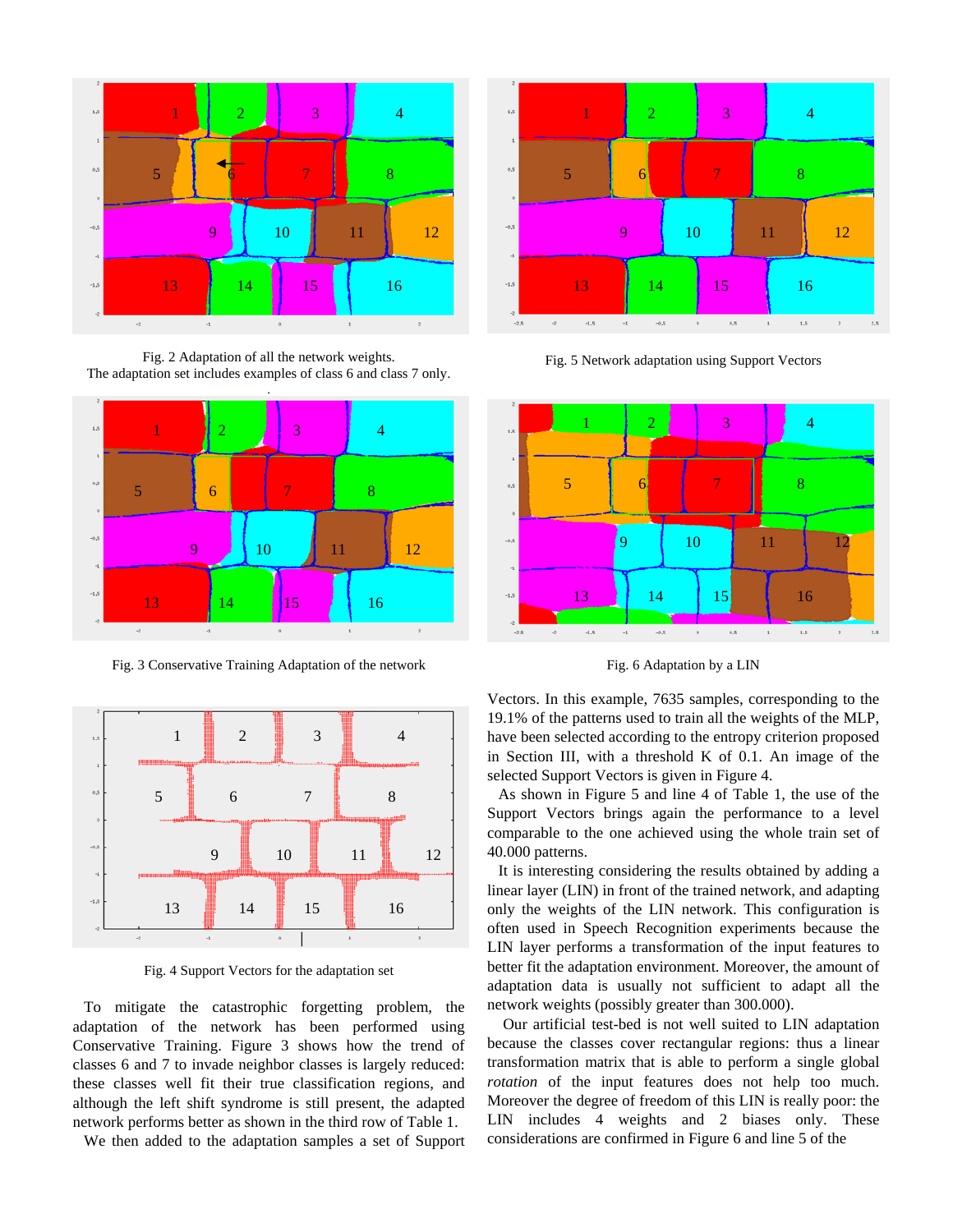

Fig. 7 Conservative Training adaptation by a LIN



Fig. 8 Adaptation by a LHN.

summary Table 1. Classes 6 and 7 are well classified, but the average classification is very bad because the adaptation of the LIN weights to fit the boundary between class 6 and 7 has the catastrophic forgetting effect of enlarging the regions of all the classes. The mitigation of these effects introduced by Conservative Training is shown in Figure 7 and at line 6 of Table 1. The drag toward left syndrome is still visible, but the horizontal boundary surfaces are now correct. Since we have too restricted freedom degrees, the inclusion of Support Vectors in the adaptation set does not give any contribution to the performance (see line 7 of Table 1).

<span id="page-6-0"></span>If we add, instead, a LHN between last hidden layer and the output layer, and we adapt its 420 weights plus biases only, we obtain better results than LIN adaptation (see line 8 of Table 1). However, as Figure 8 shows, the class separation surfaces are ugly. Class 6, and especially class 7 are spread out, class 3 is split, and thus the average classification rate is unacceptable. Conservative Training does again a very good job, as shown in Figure 9, even if class 12 does not present high scores. Finally, adding the set of the Support Vectors to adaptation set allows reaching a performance that is comparable or even better



Fig. 9 Conservative Training adaptation by a LHN



Fig. 10 Adaptation by a LHN using Support Vectors

than the one obtained with the original training. The estimated classification regions are shown in Figure 10, and the classification rate details are reported at line 10 of Table 1.

Finally, to reduce the number of Support Vectors that must be kept for incremental learning/adaptation, they have been clustered. By adding to the adaptation set 32 Support Vectors per class only, corresponding to 512 Support Vectors (1.28% of original training set), and adapting all the network weights, the classification rate reported at the last line of Table 1 favorably compares with the one reported at line 4, achieved using all the Support Vectors. This shows that it is possible to reduce SV cardinality while maintaining the advantages of the method.

# V. EXPERIMENTAL RESULTS ON SPEECH RECOGNITION TASKS

We report in this Section the results of several experiments referring to the adaptation of ANN devoted to Speech Recognition. The results show that the problem of forgetting is dramatic especially when the adaptation set is not characterized by a good coverage of the phonemes of the language. The use of Conservative Training mitigates the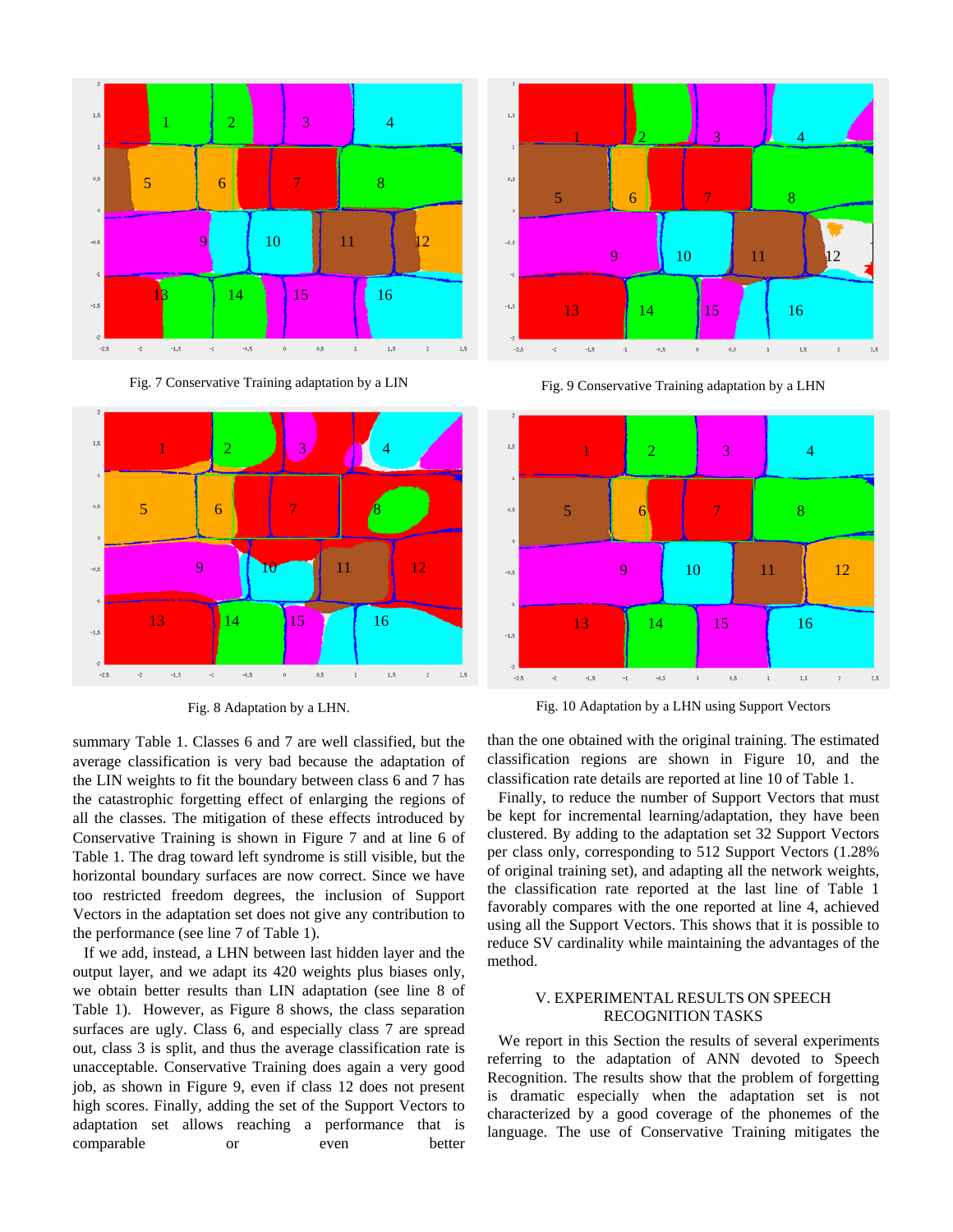forgetting problem, allowing adaptation task with a limited performance decrease of the original model on other tasks (some performance reductions are inevitable because the ANN is adapted to a specific condition and thus it is less general). The experimentation with the Support Vectors Rehearsal technique is in progress, its results will be reported in a future communication.

## *A. Test on Different Speech Adaptation Tasks*

Adaptation to a specific speech application may involve the speakers, the channel, the environmental noise and the vocabulary, especially if the application uses specific list of terms. The proposed techniques have been tested on a variety of test-beds requiring different types of adaptation. The adaptation tasks that have been considered are listed below.

## *1) Application adaptation: Directory Assistance*

The adaptation to a Directory Assistance application has been tested. The corpus includes spontaneous utterances of the 9325 Italian city names. The adaptation set consist of 53713 utterances; the test set includes 3917 utterances.

#### *2) Vocabulary adaptation: Command words*

The lists A1-2-3 of the SpeechDat-2 Italian corpus, containing 30 command words, have been used. The adaptation and the test sets include 6189 and 3094 utterances respectively.

#### *3) Channel-Environment adaptation: Aurora-3*

The benchmark is the standard Aurora3 Italian corpus, made by connected digits recorded in car environment. The Well-Matched train set has been used for adaptation (2951 utterances). The reported results have been obtained on the Well-Matched test set (the noisy channel, ch1 - 654 utterances).

The results are given in terms of Word Error Rate percentage (WER%) defined as:

$$
WER\% = \frac{S + D + I}{N_r} \times 100
$$

where  $N_r$  is the number of words in the reference transcription, *S* is the substitution count, *D* the deletion count and *I* the insertion count. Note that this measure has no upper bound.

The results on these tests, reported in Table II, show that a linear transform on hidden units (LHN) always outperforms a linear transform on the input space (LIN). This indicates that the hidden units represent a projection of the input pattern in a space where it is easier to learn or adapt the classification expected at the output of the MLP. The adaptation of the whole net is feasible only if many adaptation data are available, and is less effective than LHN. As expected, CT slightly reduces the performance, but the CT adapted models have greater generalization capabilities, as shown in Table III. Table III shows the effects of forgetting by testing the adapted models on a generic task (continuous speech with a large vocabulary). Last line of Table III shows the reference recognition rate achieved using unadapted acoustic models on the same task.

Table II ADAPTATION RESULTS (WER%) ON DIFFERENT TASKS AND METHODS. THE *LOQUENDO* TELEPHONE MODELS ARE THE SEED MODELS

| <b>Adaptation</b><br>task<br><b>Adaptation</b><br>method | <i><b>Application</b></i><br><b>Directory</b><br><b>Assistance</b> | Vocabulary<br>Command<br>Words | Channel-<br>Environ.<br>Aurora3<br>Ch1 |
|----------------------------------------------------------|--------------------------------------------------------------------|--------------------------------|----------------------------------------|
| no adaptation                                            | 14.6                                                               | 3.8                            | 24.0                                   |
| whole network                                            | 10.5                                                               | 3.2                            | 10.7                                   |
| LIN                                                      | 11.2                                                               | 3.4                            | 11.0                                   |
| $LIN+CT$                                                 | 12.4                                                               | 3.4                            | 15.3                                   |
| LHN                                                      | 9.6                                                                | 2.1                            | 9.8                                    |
| $LHN + CT$                                               | 10.1                                                               | 2.3                            | 10.4                                   |

TABLE III EVALUATION OF THE FORGETTING PROBLEM: RECOGNITION RESULTS (WER%) ON ITALIAN CONTINUOUS SPEECH WITH DIFFERENT ADAPTED MODELS

| IVIU JELA         |                   |                |                |  |
|-------------------|-------------------|----------------|----------------|--|
| <b>Adaptation</b> | <b>Directory</b>  | <b>Command</b> | Aurora3        |  |
| method            | <b>Assistance</b> | Words          | Ch1            |  |
|                   | <b>Adapted</b>    | <b>Adapted</b> | <b>Adapted</b> |  |
|                   | <b>Models</b>     | <b>Models</b>  | <b>Models</b>  |  |
| whole             | 36.3              | 63.9           | 126.6          |  |
| network           |                   |                |                |  |
| LIN               | 36.3              | 42.7           | 108.6          |  |
| $LIN+CT$          | 36.5              | 35.2           | 42.1           |  |
| <b>LHN</b>        | 40.6              | 63.7           | 152.1          |  |
| $LHN + CT$        | 40.7              | 45.3           | 44.2           |  |
| no adaptation     |                   | 29.3           |                |  |

Because the adapted models have been specialized to a specific condition, some performance reductions are acceptable. The problem is catastrophic forgetting, which takes place when the vocabulary of the adaptation set is small and has a poor phonetic coverage, as shown by the *Command words* and *Aurora 3* results emphasized in *italic* in Table III. Conservative Training mitigates the problem, preserving an acceptable performance of the adapted model on the task for which it was originally trained (open vocabulary speech recognition).

#### *B. Speaker Adaptation (WSJ0)*

Further experiments have been performed on the Wall Street Journal WSJ0 speaker adaptation corpus in several conditions. Three baseline models have been used:

- the default 8kHz telephone speech model (trained with LDC Macrophone – referred as MCRP in the Tables);
- a model trained with the WSJ0 train set (SI-84), 16 kHz;
- a model trained with the same WSJ0 train set (SI-84), but down-sampled to 8 kHz.

Moreover, two architectures are tested for each type of model: a standard one (STD), described in sub-section [II.A](#page-2-1) and an improved one (IMP), characterized by a wider input window modeling a time context of 250 ms [18], and by the inclusion of a third 300 units hidden layer.

The adaptation set is the standard adaptation set of WSJ0 (si\_et\_ad, 8 speakers, 40 utterances per speaker), downsampled to 8 kHz when necessary. The test set is the standard SI 5K read NVP Sennheiser microphone (si\_et\_05, 8 speakers  $x \sim 40$  utterances) with bigram or trigram standard LM provided by Lincoln Labs.